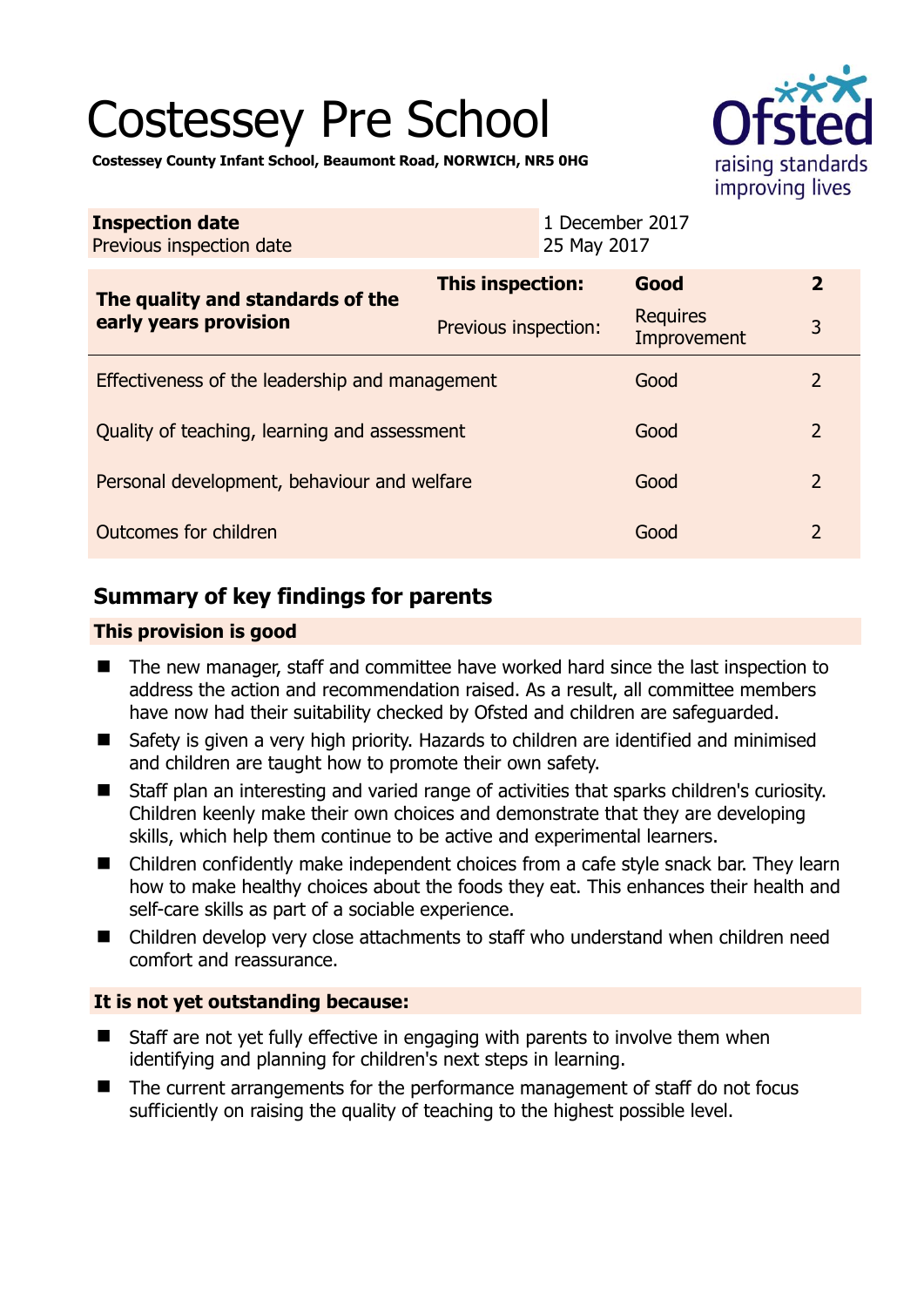## **What the setting needs to do to improve further**

#### **To further improve the quality of the early years provision the provider should:**

- $\blacksquare$  involve parents even more in identifying and planning for their child's next steps in learning
- $\blacksquare$  build on the current arrangements for the performance management of staff so that it focuses more specifically on raising the quality of teaching to the highest possible level.

#### **Inspection activities**

- The inspector held discussions with a member of the committee, the manager, staff and children.
- The inspector took account of the views of parents spoken to on the day.
- The inspector completed a joint observation with the pre-school manager.
- The inspector observed the quality of teaching during activities indoors and outdoors and assessed the impact this has on children's learning.
- The inspector held a meeting with the pre-school manager. She looked at relevant documentation and the suitability of staff working in the pre-school.

#### **Inspector**

Ruth Patel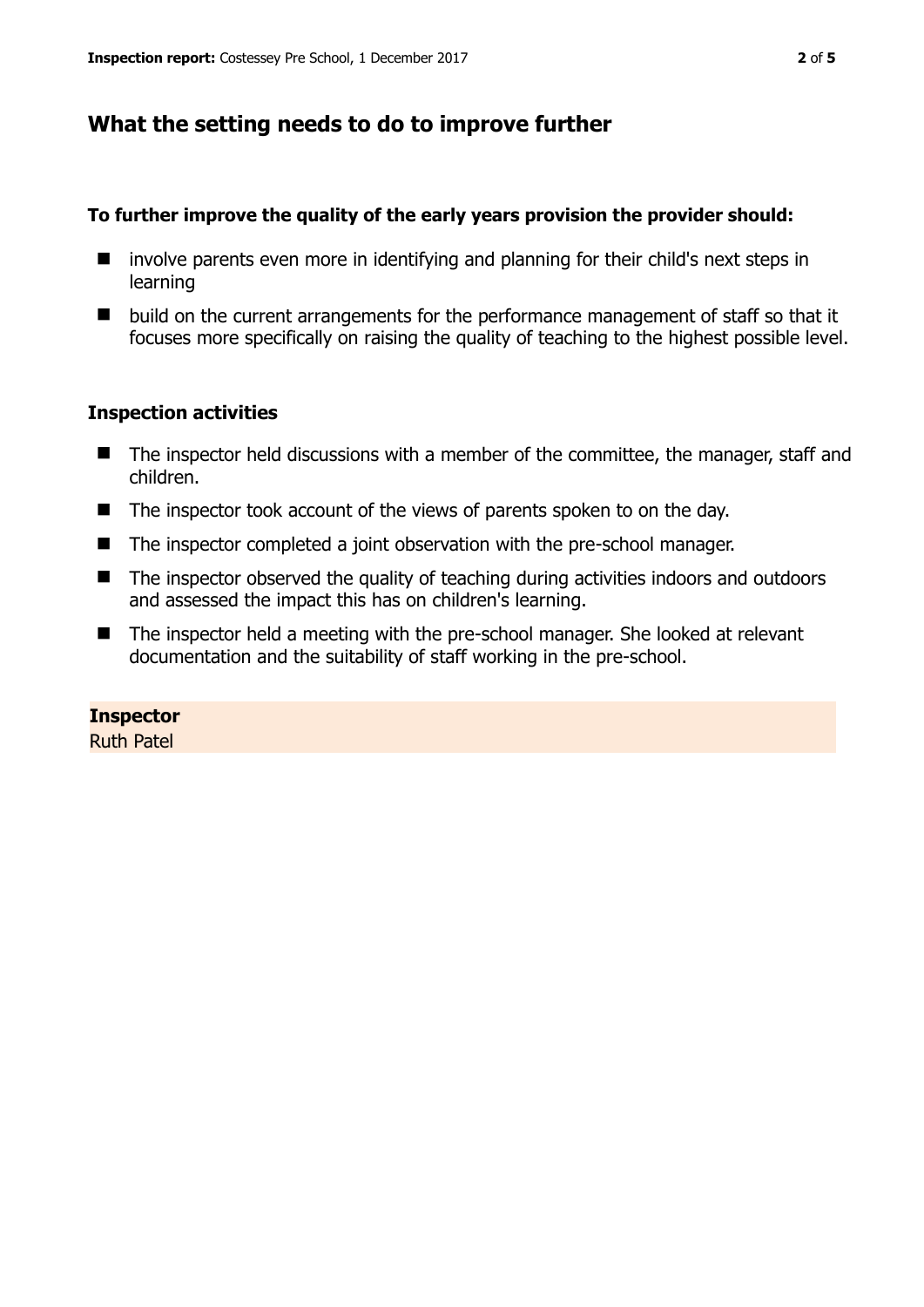# **Inspection findings**

#### **Effectiveness of the leadership and management is good**

The manager and committee set clear targets for development. They consider the views of staff, parents and children to meet children's needs. Staff have, for example, reorganised the use of classroom space to help children sustain their concentration and engage well with all activities. Safeguarding is effective. Staff have a good knowledge and understanding of how to keep children safe and secure. They take advantage of training opportunities to deepen and develop their skills in child protection. There are effective systems in place to ensure the ongoing suitability of staff and committee members. There are rigorous procedures to ensure that children play in risk-free areas indoors and outside. Staff develop very effective relationships with parents and the adjoining school.

#### **Quality of teaching, learning and assessment is good**

The experienced staff know how young children learn. They make frequent observations of children's achievements in their learning and are familiar with using this information to track the progress children make. Their planning ensures that there is an equal focus on all aspects of learning. Children are effectively supported as they play. Children enjoy playing in the role-play area, exploring dinosaurs in sand and using play dough. They engage in activities that encourage them to explore and to use their imaginations, for example, they use loose parts to make a pirate ship and delight in making pretend food in the mud kitchen. They show an interest in books and practise their early writing skills as they write for different purposes. Staff model language well and questions are skilfully used to help encourage children's thinking.

#### **Personal development, behaviour and welfare are good**

Staff provide a stimulating environment that children are keen to explore. Children make independent choices and negotiate with others to decide what they want to play with. They learn to respect each other's opinions. There are many opportunities for children to practise their physical skills as part of each session, indoors and in a large outdoor area. Children's behaviour is good. Staff consistently apply positive, clear and age-appropriate behaviour management strategies, ensuring children know what is expected of them. Children demonstrate good self-help skills, they collect and put on their own coats and independently wash their hands before all mealtimes.

## **Outcomes for children are good**

Children make good progress. This includes children who are working below expectations when they first start at the pre-school. They make improvements in key areas, such as speech and language. Children grow in confidence and learn how to cooperate with others. They develop their language skills and enjoy communication groups, singing songs and sharing stories. Children learn to count accurately and order objects by size and shape. Children are well prepared for the next stage in their learning, including their move to school.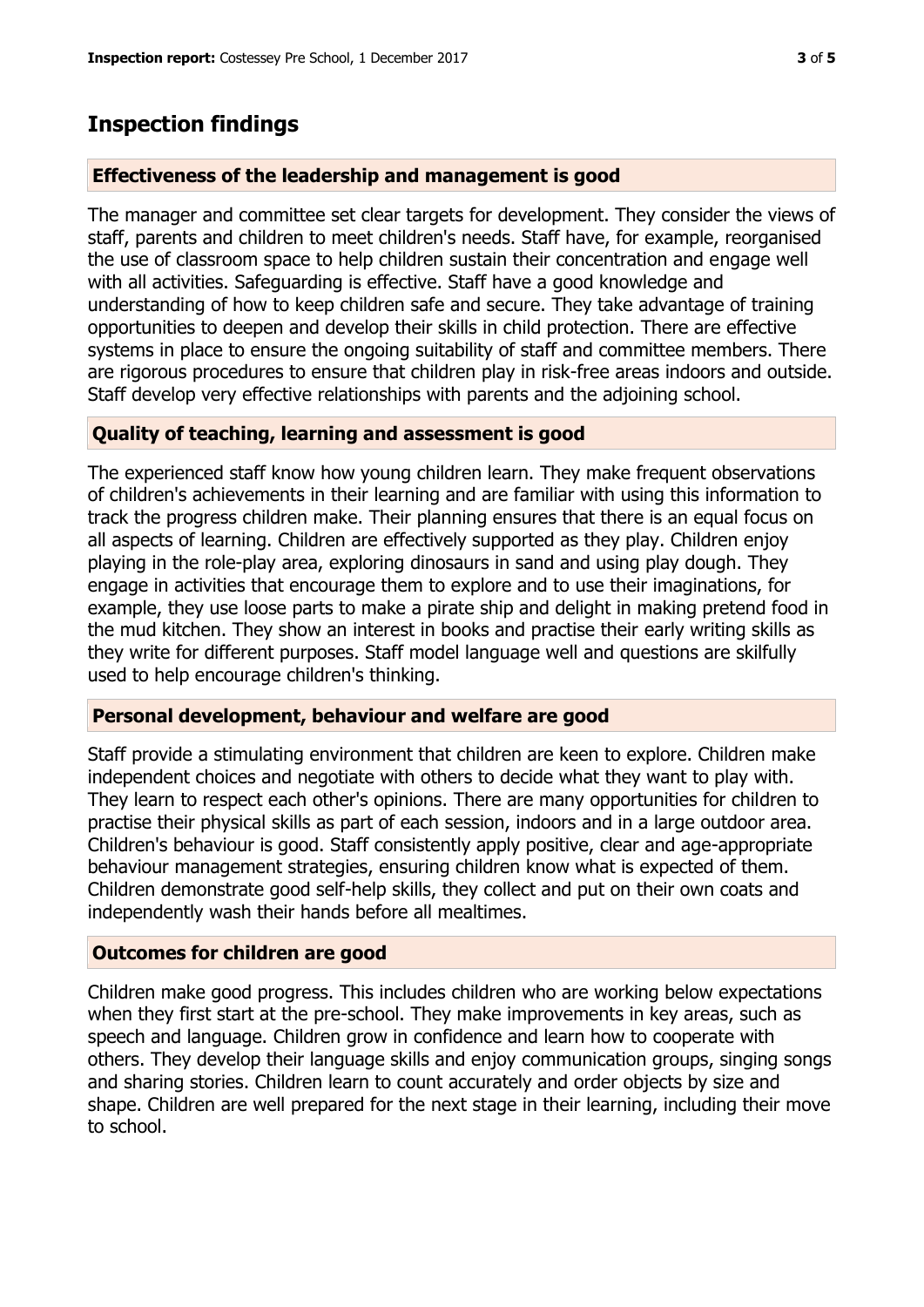## **Setting details**

| Unique reference number                             | EY350641                                                                             |  |
|-----------------------------------------------------|--------------------------------------------------------------------------------------|--|
| <b>Local authority</b>                              | <b>Norfolk</b>                                                                       |  |
| <b>Inspection number</b>                            | 1100548                                                                              |  |
| <b>Type of provision</b>                            | Full-time provision                                                                  |  |
| Day care type                                       | Childcare - Non-Domestic                                                             |  |
| <b>Registers</b>                                    | Early Years Register, Compulsory Childcare<br>Register, Voluntary Childcare Register |  |
| Age range of children                               | $2 - 8$                                                                              |  |
| <b>Total number of places</b>                       | 44                                                                                   |  |
| Number of children on roll                          | 70                                                                                   |  |
| Name of registered person                           | Costessey Pre-school Committee                                                       |  |
| <b>Registered person unique</b><br>reference number | RP517338                                                                             |  |
| Date of previous inspection                         | 25 May 2017                                                                          |  |
| <b>Telephone number</b>                             | 01603 740 175                                                                        |  |

Costessey Pre School registered in 2007. The pre-school employs 13 members of childcare staff. Of these, 10 hold appropriate early years qualifications between levels 2 and 4. The pre-school opens from Monday to Friday during term time only. Sessions are from 7.30am until 6pm. The pre-school provides funded early education for two-, three- and four-yearold children.

This inspection was carried out by Ofsted under sections 49 and 50 of the Childcare Act 2006 on the quality and standards of provision that is registered on the Early Years Register. The registered person must ensure that this provision complies with the statutory framework for children's learning, development and care, known as the early years foundation stage.

Any complaints about the inspection or the report should be made following the procedures set out in the guidance 'Complaints procedure: raising concerns and making complaints about Ofsted', which is available from Ofsted's website: www.gov.uk/government/organisations/ofsted. If you would like Ofsted to send you a copy of the guidance, please telephone 0300 123 4234, or email enquiries@ofsted.gov.uk.